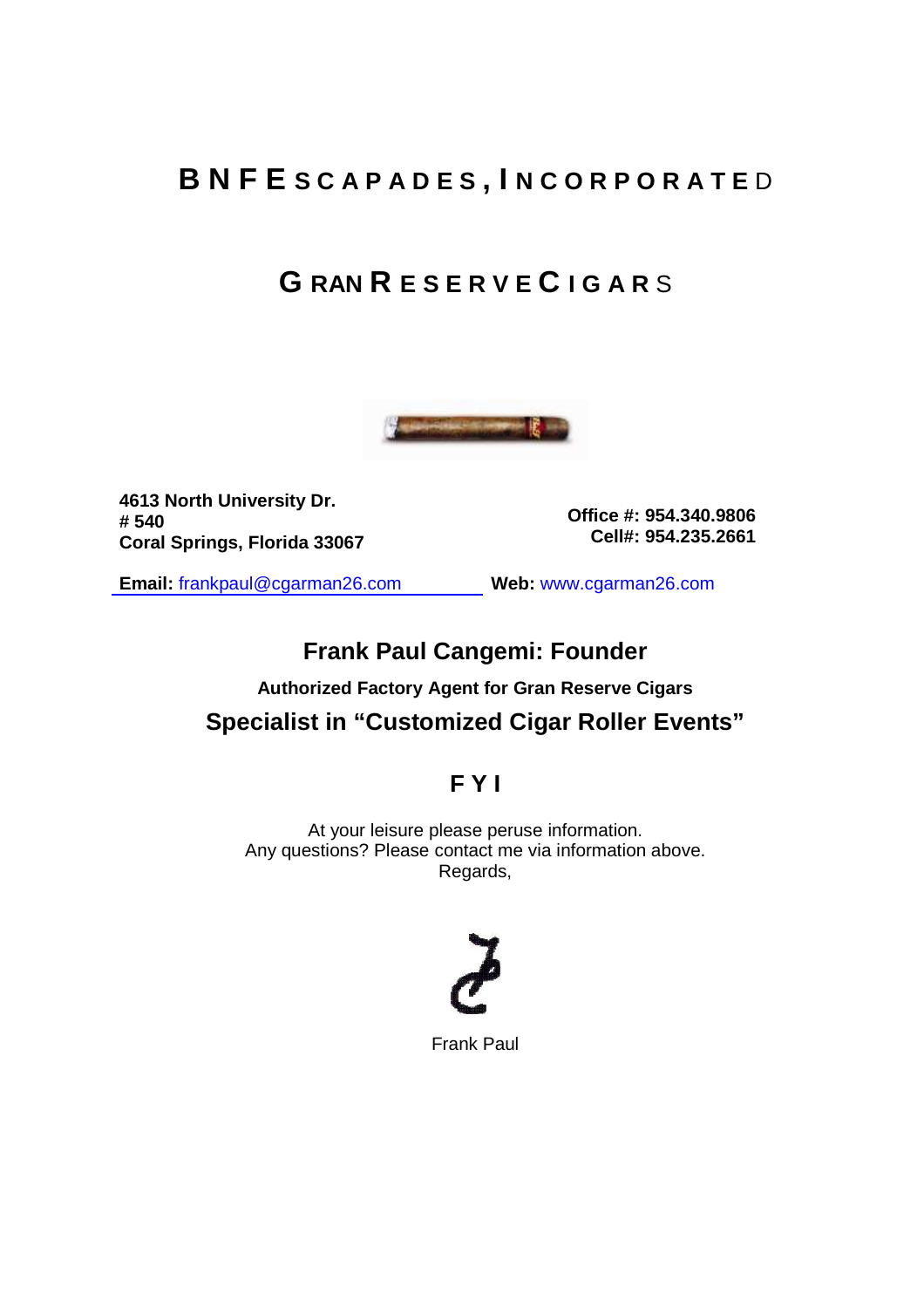#### **\* \* \* \* \* \* \* \* \* \* \***

#### **"CUSTOMIZED CIGAR ROLLER EVENT INFORMATION"**

It would be my pleasure to be of service to you and start building a business relationship with my **"Customized Cigar Roller Events"** for all of your special occasions. Allow me to introduce myself. My name is Frank Paul Cangemi and my specialty is **"Customized Cigar Roller Events".** 

I am the proprietor of my cigar company by the name BNF Escapades, Inc. I am an authorized factory agent for our cigar factory Gran Reserve Cigars. Listed below is information about my **"Customized Cigar Roller Events"** and what you are to expect from me. At your leisure please peruse my information and/or website. At your next function if you are looking to impress others and/or do something really unique, really different -- May I suggest my **"Customized Cigar Roller Events".** 

#### **You want a great Cigar? Roll with us!**

A **"Customized Cigar Roller Event"** is **entertaining** and **adds spice** to any occasion. It is something very different for people to view and take part in. It's fun and educational. I cut and light the premium cigars for your guests. I inform your guests about what tobacco is being used and describe what procedure is being performed to hand roll these premium cigars by the "Maestro" Tony Alvarez. We supply all the tobacco / cigars necessary for your special event. Additionally we supply our own portable cigar roller table cigar mold presses and various cigar cutting tools. Also supplied are self sealing bags to provide freshness for cigars if a take home cigar is requested. Matches and cigar literature will be available. A portable lantern is also supplied if remote lighting is required.

Frank Paul Cangemi or associate will be present with cigar roller(s) at all **"Customized Cigar Roller Events"** to share "support, education and maintenance".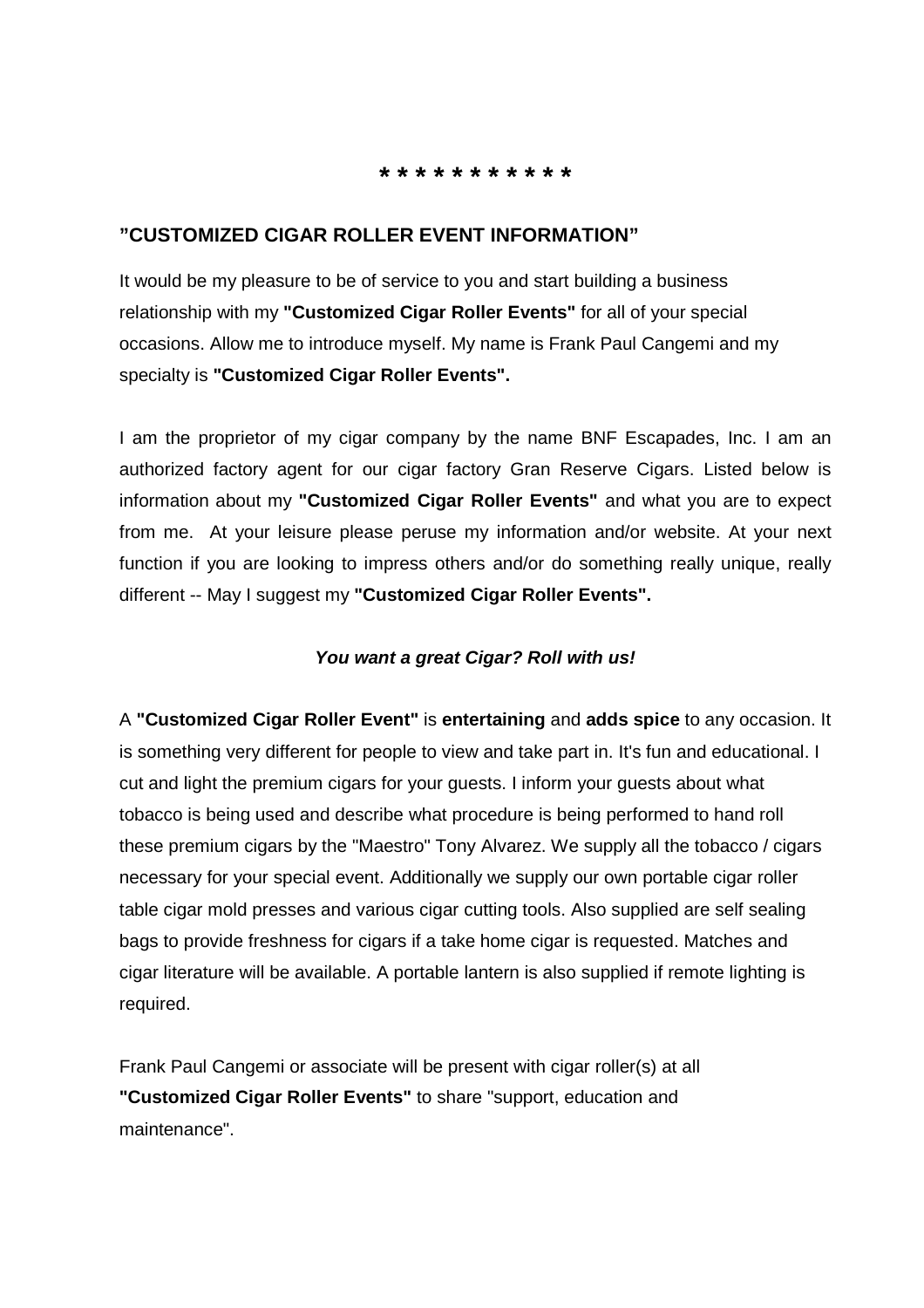### **A "CUSTOMIZED CIGAR ROLLER EVENT" IS UNIQUE!!!**

I have the ability to supply all of my factories private labeled cigars as well as any brand name cigar on the market. I can also locate **rare** and hard to find **cigars**. My "Maestro" Tony Alvarez and I are willing and able to serve "inside" as well as "outside". A majority of my **"Customized Cigar Roller Events"** are held outside where smoking is permitted. However, some "Events" are held inside just as well.

### **"HAVE CIGAR – WILL TRAVEL**"

It will be our pleasure to serve you with our **"Customized Cigar Roller Events**"

for such occasions as:

- 
- 
- 
- Special Theme Parties Member-Members Quinceañera's
- Customer Appreciation Member-Minglers Bar-Bat Mitzvah's
- Conference Dinners Member-Guests Private Parties
- 
- Bachelorette Parties Trade Shows Yachts / Cruises
- Gambling Nights Habana Nights Grand Openings
- Contract Signings Ribbon Cutting Baby Naming's

or just special outings;

. At a marina

- Dock side
- Ship board or both at the same time would be just fine!
	- **"ALL HAVE "MIRTH AND MERRIMENT "**
- Weddings Corporate Events Rehearsal Dinners
- Anniversaries Networking Meetings Engagement Parties
- Birthday Parties Job Promotions Sweet 16<sup>th</sup> Parties
	-
	-
	-
- Cigar Dinners Golf Tournaments Bachelor Parties
	-
	-
	-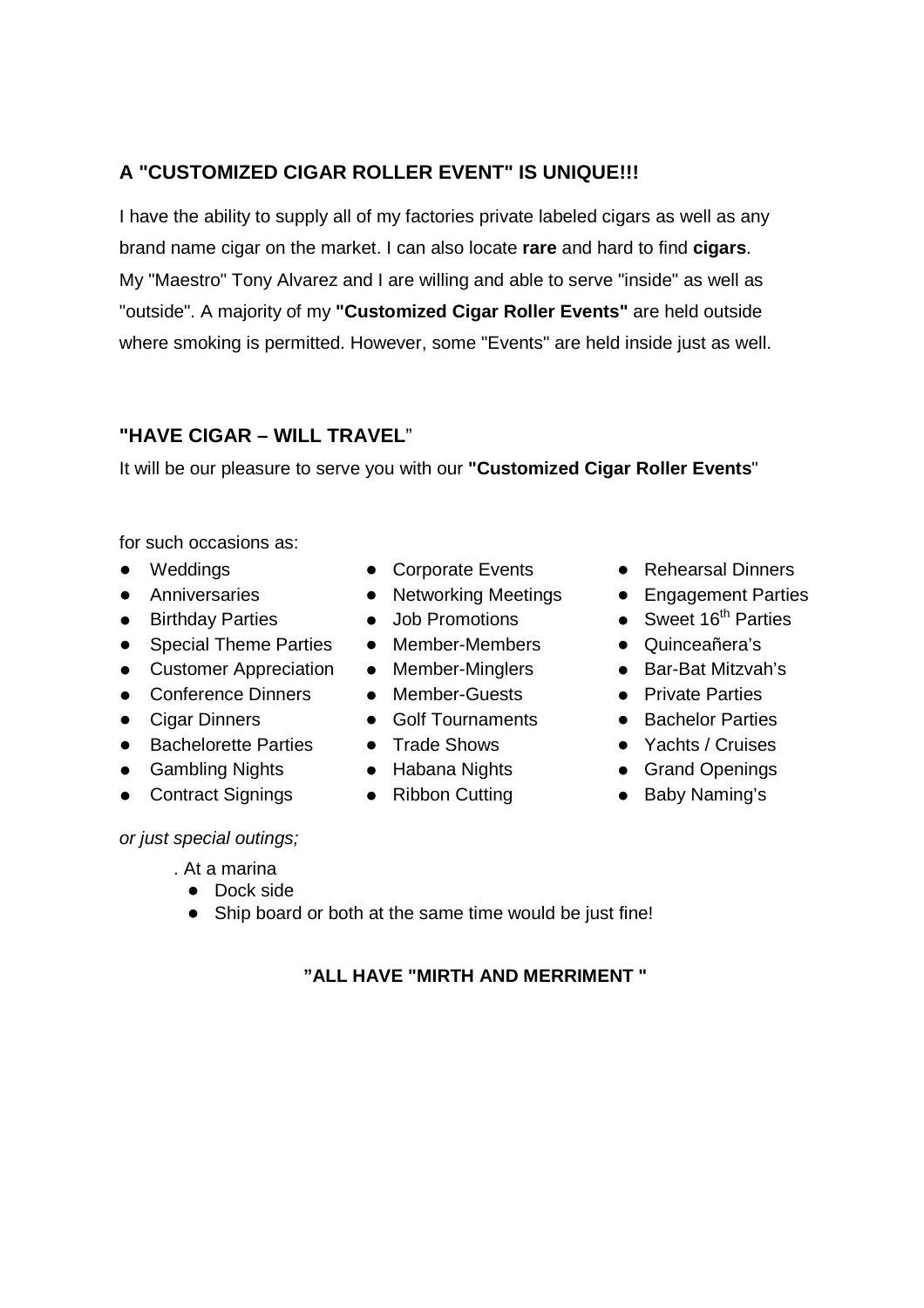### **PREMIUM TOBACCO + PREMIUM "MAESTRO" = PREMIUM SATISFACTION!!**

Please utilize me as another means for you to perform your job. All you have to do is call and it will be our pleasure to serve you.

Thank you!!

# **HOW WE WORK OUR**

# **"CUSTOMIZED CIGAR ROLLER EVENTS"**

### **Serving South Florida since 1996**

What we have learned after performing our first **"Customized Cigar Roller Event"** 10 years ago, is to bring "X" amount of these premium hand rolled cigars "Pre-Rolled". This alleviates the initial "on rush" demand and facilitates the "line moving" due to time restraints. These "Pre-Rolled" cigars are the same blend tobacco as we use at all of our **"Customized Cigar Roller Events".** They are freshly hand rolled the day before your special event. With that said, my "Maestro" can then leisurely hand roll the remaining premium cigars for the guests/clients smoking pleasure and for all to see and enjoy.

fpc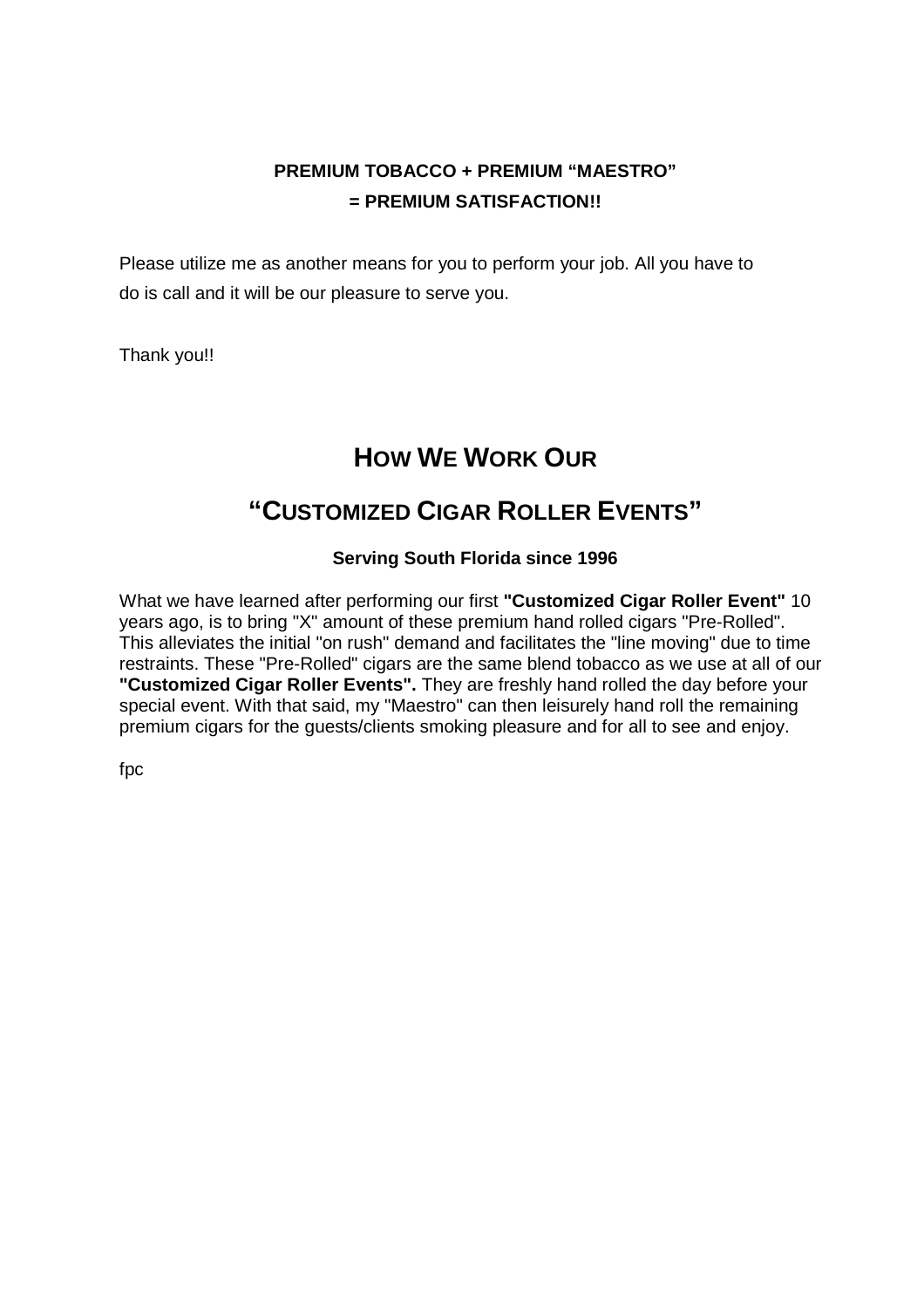# **Customized Cigar Roller Event / Unique Entertainment for ALL Occasions**

**EXPLANATION OF CHARGES** 

## **Within Regular Geographical Tri-County Area**; **(Palm Beach, Broward and Miami-Dade**)

**Customized Cigar Roller Events / Unique Entertainment for ALL occasions 2 People:** 

> **1 Master Professional Cigar Roller 1 Professional Cigar Presenter**

| 100 Cigars / 3 Hours Minimum<br>After first 100 cigars, each cigar thereafter<br>After first 3 hours, each hour thereafter                                              | \$1,200.00<br>\$<br>10.00<br>100.00<br>S |
|-------------------------------------------------------------------------------------------------------------------------------------------------------------------------|------------------------------------------|
| <b>Private Labels:</b><br>(Cigar Rings), Computer Generated, Set Up & Labels min 100<br>Includes a One-Time Set up fee of \$50 for Private<br><b>Labels/Cigar Rings</b> | \$150.00                                 |
| After first 100, each label/cigar ring thereafter:                                                                                                                      | \$1.00                                   |
| Private Labels: (Cigar Rings), Die Cut and Embossed                                                                                                                     | <i><b>Induire</b></i>                    |

#### **OUTSIDE REGULAR GEOGRAPHICAL FLORIDA TRI-COUNTY ARE**A

EXTRA COSTS PER DIEM FOR TWO PEOPLE PLEASE CALL FOR DETAILS (Travel Time, Gas & Tolls, Room & Board and/or Air Travel if applicable)

#### **Payment:**

Credit Cards add 5% Business Checks or Personal Checks Remit to: BNF Escapades, Inc.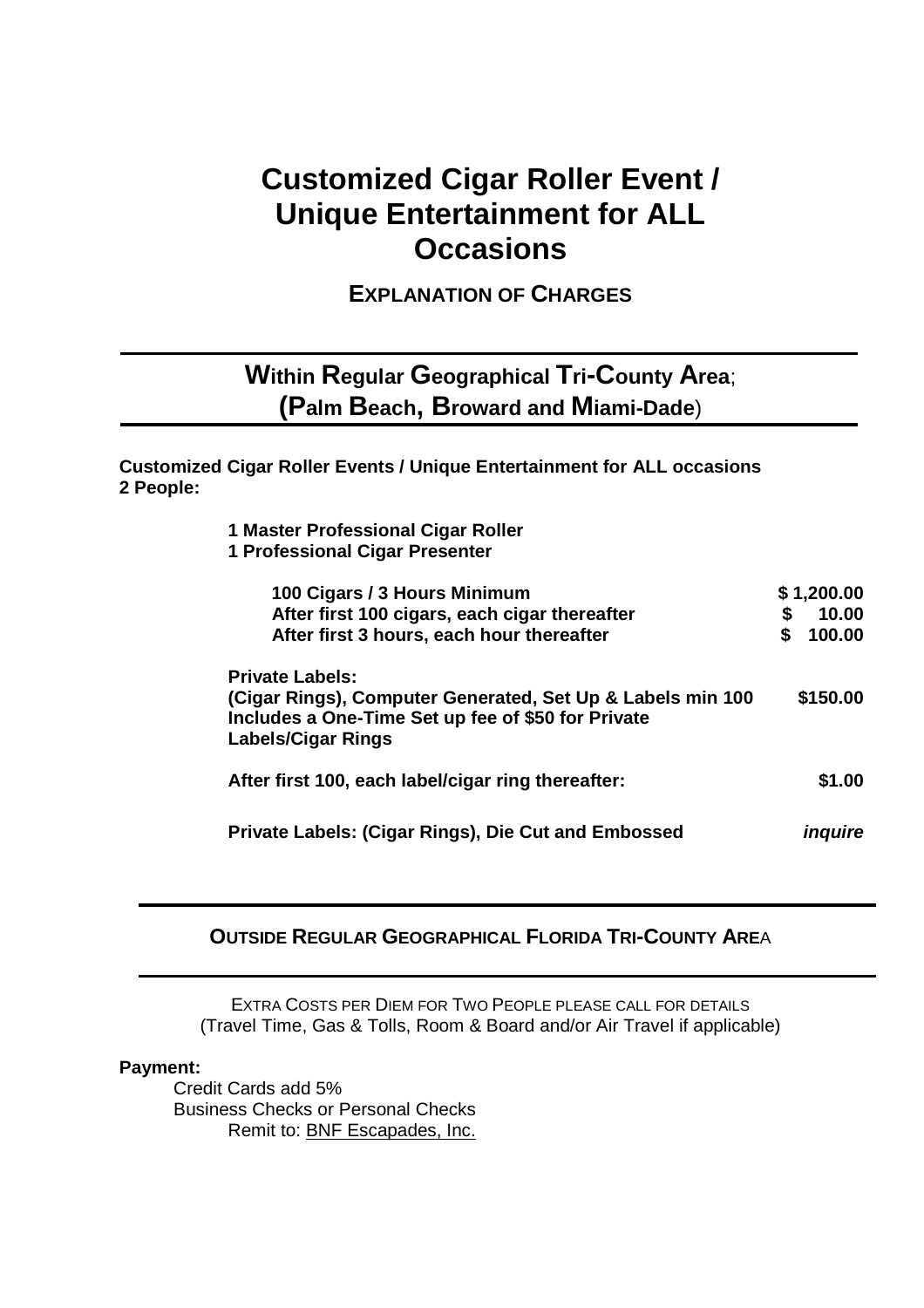# **EXPLANATION OF CIGARS**

Cigar Shapes and Sizes at each event include:

| <b>TORPEDO</b>            | 6 x 52           |
|---------------------------|------------------|
| <b>CORONA</b>             | $5.75 \times 42$ |
| <b>CHURCHILL</b>          | 7 x 48           |
| <b>TORO</b>               | 6 x 50           |
| <b>ROBUSTO</b>            | $5 \times 50$    |
| <b>DOUBLE CORONA</b>      | $7.5 \times 50$  |
| <b>SUBLIME</b>            | $6.5 \times 54$  |
| <b>PANATELA (LANCERO)</b> | 7 x 38           |

### **PREMIUM TOBACCO USED AT EACH EVENT WILL BE:**

#### **5 year old**

TOBACCO / WRAPPER:

CONNECTICUT

BINDER & FILLER:

NICARAGUAN

Mild Effortless Draw / Creamy taste

TOBACCO / WRAPPER: HABANA 2000

NICARAGUAN MADURO (LIGHT AND DARK)

BINDER: NICARAGUAN

FILLER: NICARAGUAN: MEDIUM TO FULL BODIED.

Excellent Draw - Spicy / Peppery taste

Premium aged Tobacco. See above "Customized Cigar Roller Event" information.

Please allow "lead-time" for your special event - Thank you!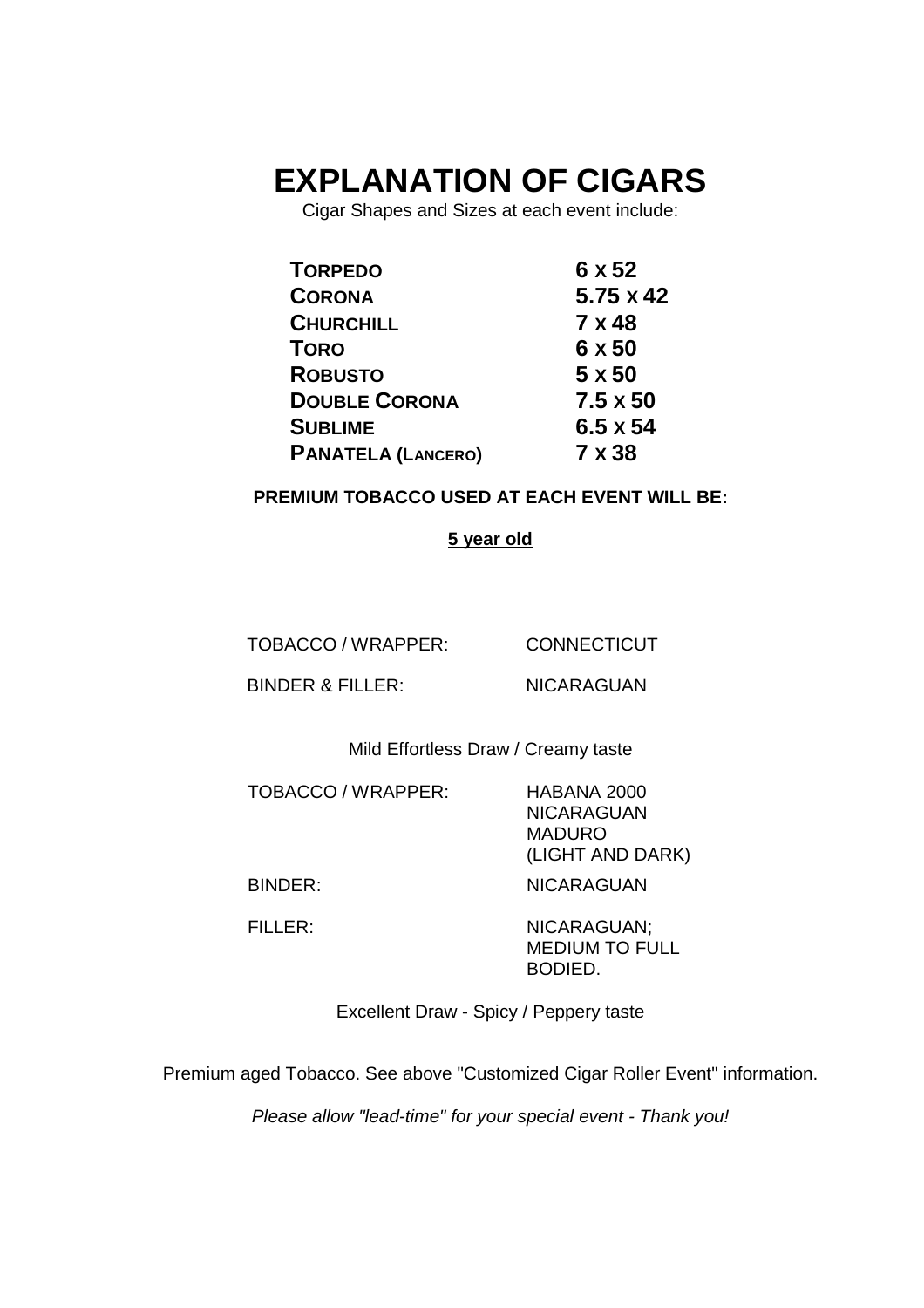### **EXCELLENT VALUE PACKAG**E **REGULAR "CUSTOMIZED CIGAR ROLLER EVENT**"

### **\$ 1,200.00 (Within Regular Geographical Tri-County Area)**

- **3 hours**
- **100 cigars**
- **One Cigar Roller**
- **One Cigar Presenter**

(Plus Sales Tax) (Valet Parking paid by client, two vehicles)

**NOTE:** These premium hand rolled cigars only come in cellophane bundles of 25 Naked, No fancy cigar rings, no fancy boxes. Just excellent tasting premium cigars.These "stogies" stand on their own merit – fpc

The cost is \$190.00 per bundle of 25, for the following shapes and sizes:

| $5 \times 50$    | Double Corona      | $7.5 \times 50$ |
|------------------|--------------------|-----------------|
| 7 x 48           | Torpedo            | 6 x 52          |
| $5.75 \times 42$ | Panatela (Lancero) | 7 x 38          |
| 6 x 50           | Sublime            | $6.5 \times 54$ |
|                  |                    |                 |

### **SPECIAL NOTE ON SALOMON 7X58 (ESPECIAL FIGURADO)**

Salomon 7x58 (Especial Figurado) is not on the menu for our "Customized Cigar Roller Events" (Special Orders Only) However, it is available in cellophane bundles of 25, Naked, No fancy cigar rings no fancy boxes - Just an excellent tasting "**Giant**" premium hand rolled cigar. This "stogie" stands on its "own merit" Mild, Medium & Full Bodied. FPC

The cost for this "**Giant**" is \$10.00 each or \$250.00 per bundle of 25. If your looking for a premium cigar that is different, both in size and taste, this is it !!!

### **(Applicable Freight / Taxation)**

Certainly if you have any questions or any concerns, please do not hesitate to contact me Enjoy your day ...

Respectfully,